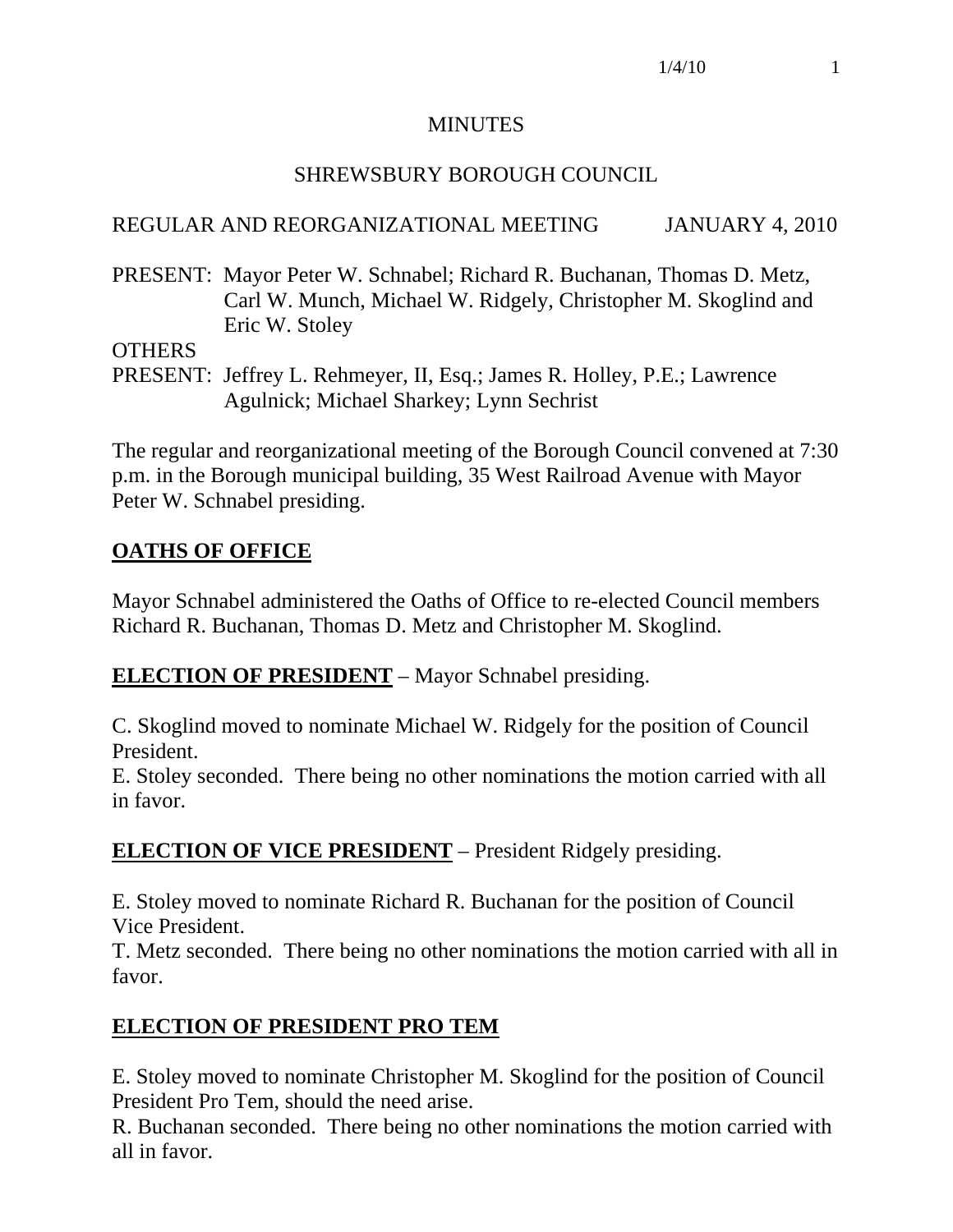### **APPOINTMENTS BY COUNCIL**

Secretary – Cindy L. Bosley Assistant Secretary – Shirley M. Shaw Treasurer – Cindy L. Bosley Zoning Hearing Board Solicitor – Harry L. McNeal, Jr., Esq. Sewage Enforcement Officer – David Brown Auditor – SF & Company, formerly Dotzel & Company Borough Engineer – James R. Holley & Assoc. Borough Solicitor – Jeffrey L. Rehmeyer, II, Esq.; of CGA Law Firm Planning Commission Engineer – James R. Holley & Assoc. Zoning & Building Permit Officer/BCA – EML (Codes Enforcement) E. Michael Lee; Commonwealth Codes UCC building inspections

C. Skoglind moved to approve the above appointments. T. Metz seconded. The motion carried with all in favor.

Southern Regional Police Commission

Peter W. Schnabel, Mayor Richard R. Buchanan, Council Representative John J. LaMartina, Jr., Citizen Representative

Police Pension Committee

Peter W. Schnabel, Mayor and John J. LaMartina, Jr.

Police Civil Service

Carl W. Munch

SYC Planning Commission

Todd R. Grove George Smith – alternate

E. Stoley moved to approve the above appointments. R. Buchanan seconded. The motion carried with all in favor.

# **OTHER APPOINTMENTS**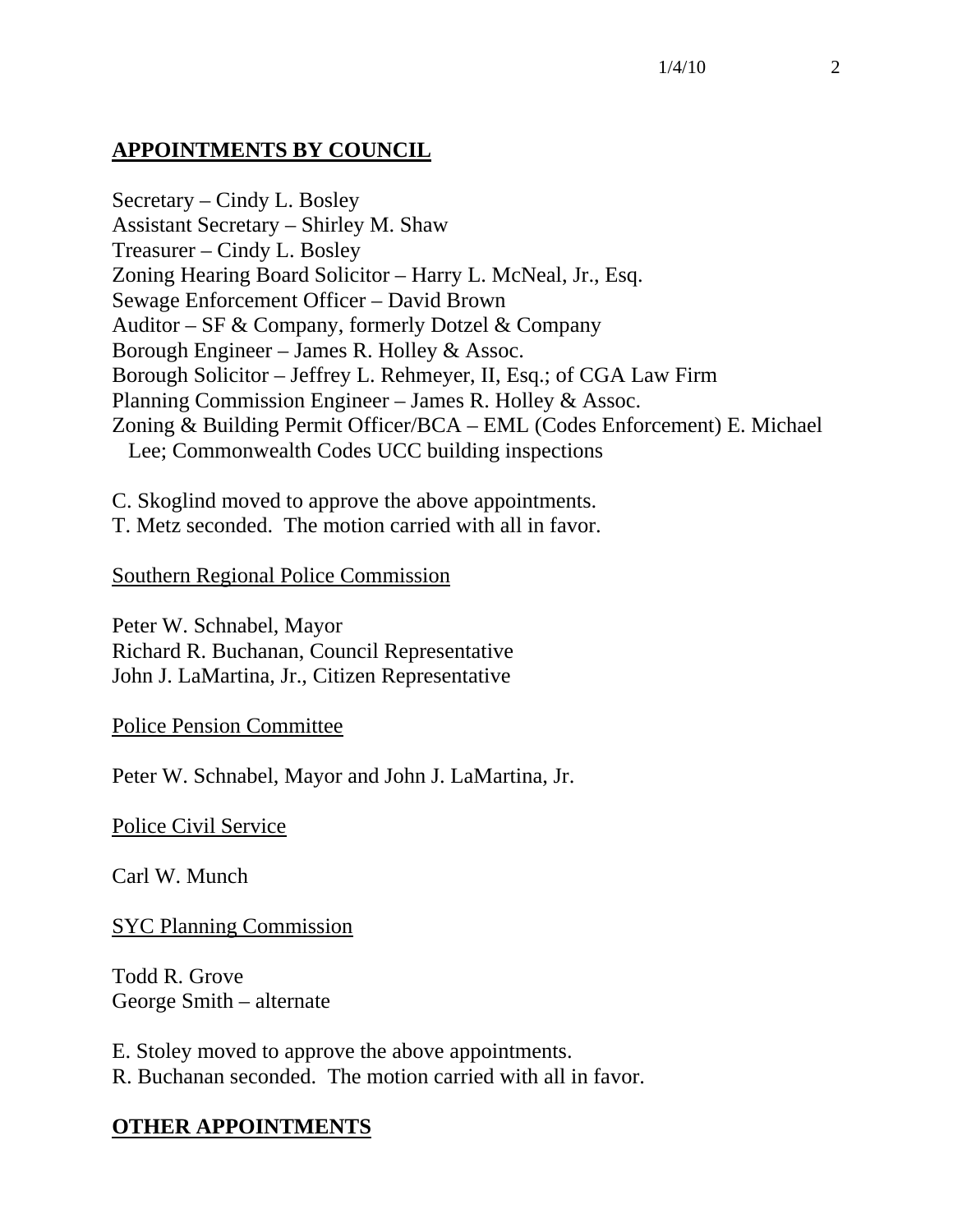#### Water & Sewer

Richard R. Buchanan, Chairman Eric W. Stoley Christopher M. Skoglind

Public Roads & Lighting

Eric W. Stoley Carl W. Munch Thomas D. Metz

#### Public Safety, Welfare & Personnel

Thomas D. Metz Richard R. Buchanan Eric W. Stoley

#### Public Lands, Buildings & Finance

Christopher M. Skoglind Carl W. Munch Open seat

### Subdivision, Land Development and Zoning

Eric W. Stoley Thomas D. Metz Carl W. Munch

#### Retirement Committee: Trustees Pension

Christopher M. Skoglind, Chairman Carl W. Munch

Chief Administrative Officer of Pension Plan

Christopher M. Skoglind

Local Government Advisory Committee

Thomas D. Metz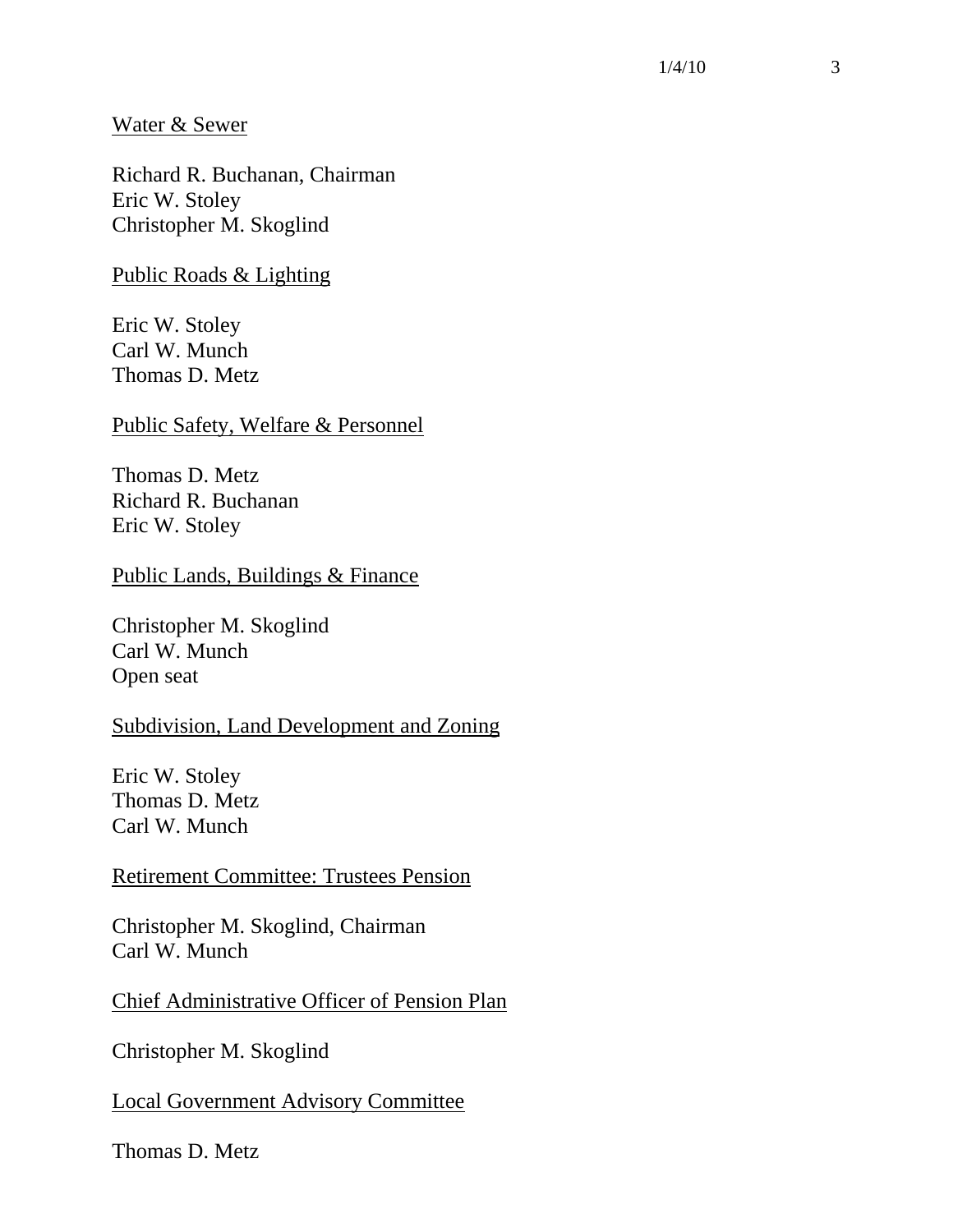#### Carl W. Munch, alternate

#### Council of Governments

Thomas D. Metz Carl W. Munch, alternate

York Adams Tax Bureau

Thomas D. Metz Richard R. Buchanan, alternate

Tax Payers' Bill of Rights

Eric W. Stoley

Emergency Management Representative

Eric W. Stoley

Vacancy Board

Christopher M. Skoglind George Smith – Registered Elector

#### Emergency Management Director/Coordinator and Assistants

John A. Fornadel, Coordinator Nathan Kirschman, Assistant

#### Public Information Officer

Nathan Kirschman

Traffic and Access Control Officer

Ronald Hontz

#### Open Records Officer

Cindy L. Bosley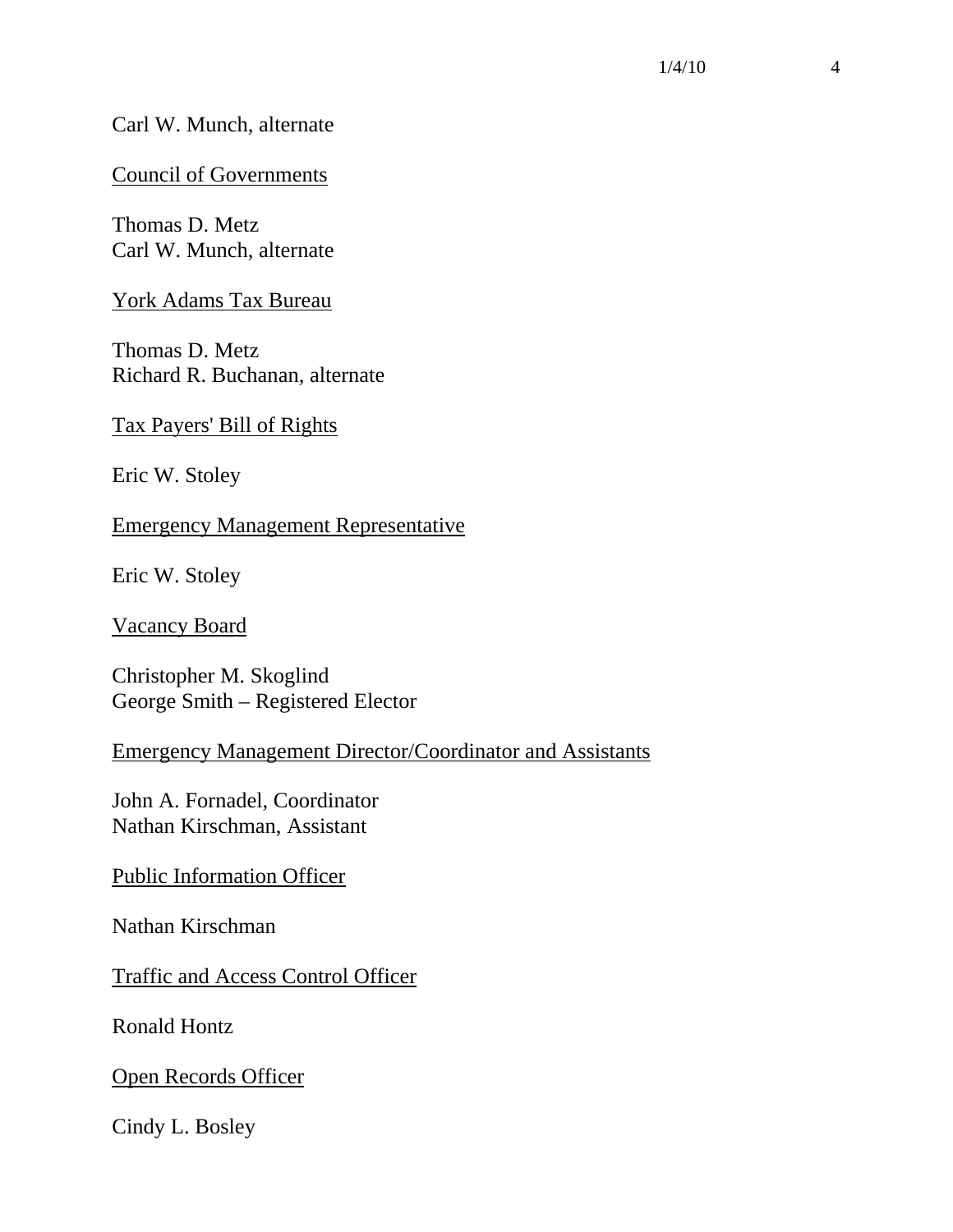- T. Metz moved to approve the above appointments.
- R. Buchanan seconded. The motion carried with all in favor.

# **CITIZEN'S COMMENTS**

Lawrence Agulnick, 26 Tree Hollow Drive, was present regarding the vacant Council seat. Mr. Agulnick has resided in the Borough for over two years and wants to be civically involved with the Borough.

Michael Sharkey, 323 Cassidy Way, also submitted a resume for the Council seat vacancy. Mr. Sharkey has resided in the Borough since 1993 and served on the Southern Regional Recreation Board. He is also a poll worker for the Borough.

Lynn Sechrist, 96 Raypaula Drive, submitted a letter of interest in the vacancy as well. Mr. Sechrist has been in the area and Borough all of his life. He is also interested in giving something back to the community.

# **APPROVAL OF MINUTES**

E. Stoley moved to approve the minutes of the December 9 meeting.

R. Buchanan seconded. The motion carried with all in favor.

C. Munch moved to approve the minutes of the December 28 meeting. R. Buchanan seconded. The motion carried favorably with C. Skoglind and E. Stoley abstaining as they were not present at the December 28 meeting.

# **APPROVAL OF EXPENDITURES AND REPORT OF ACCOUNTS**

C. Skoglind moved to approve the expenditures and report of accounts for November.

T. Metz seconded. The motion carried with all in favor.

# **BILL LIST**

The bill list for December was presented: General account: check numbers 9841 thru 9893; Water account: check numbers 4278 thru 4290; Sewer account: check numbers 4125 thru 4135: Highway Aid account: check numbers 785 and 786.

- E. Stoley moved to approve the bill list for December, 2009.
- R. Buchanan seconded. The motion carried with all in favor.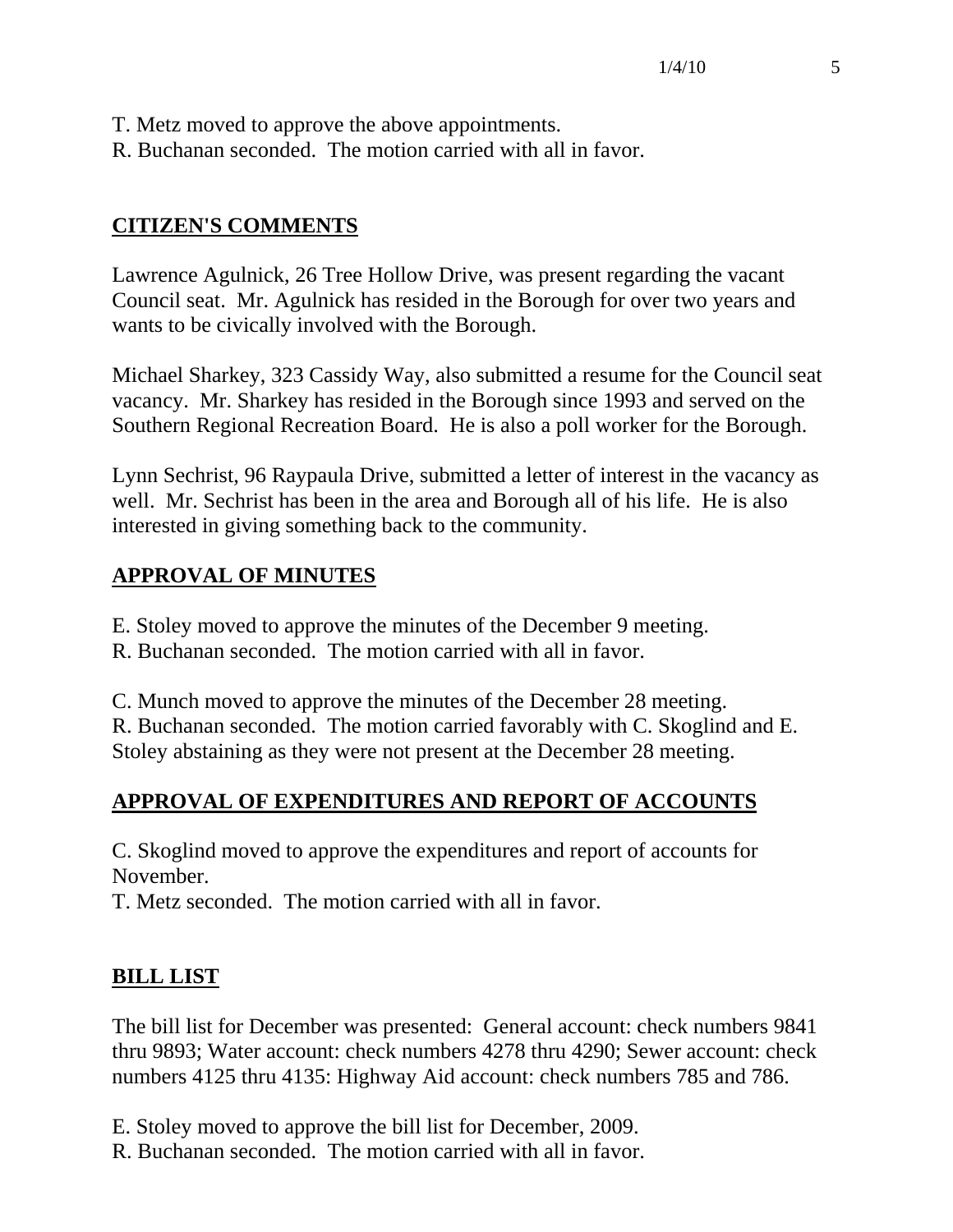# **APPROVAL OF PAYROLL REGISTER**

C. Skoglind moved to approve the December 1, 15 and 29 payroll registers.

E. Stoley seconded. The motion carried with all in favor.

# **SUBDIVISION AND LAND DEVELOPMENT BUSINESS**

# **Southern Regional Police Department** – Richard R. Buchanan

Buck stated New Freedom Borough reorganized this morning and did not reappoint Edward Molinski. Larry Flemmens of Glen Rock resigned due to business reasons. Glen Rock Borough gave notice that it will withdraw in 2011 due to budgetary issues.

### **Codes Enforcement**

**Water & Sewer** – Richard R. Buchanan

# Public Sewer Map Regional Comprehensive Plan

The public sewer map showing potential growth in Shrewsbury Township has been amended to add the following comment: "A very limited number of EDUs remain for Shrewsbury Township to allocate into this area. This is not to be mistaken to be an area that Shrewsbury Borough will allocate their EDUs for usage."

# 64 East Forrest Avenue Auto Repair

The Wellhead Protection Committee met and voted 7 to 1 in favor of recommending the business be approved with several conditions being set to protect our water source. The Township's zoning hearing board will meet on January 27.

# Susquehanna River Basin Commission

Buck, Chad Kehew of James R. Holley's office and B. Sweitzer will meet with the Commission on January 27 to discuss the permit that will soon expire for the Smith well.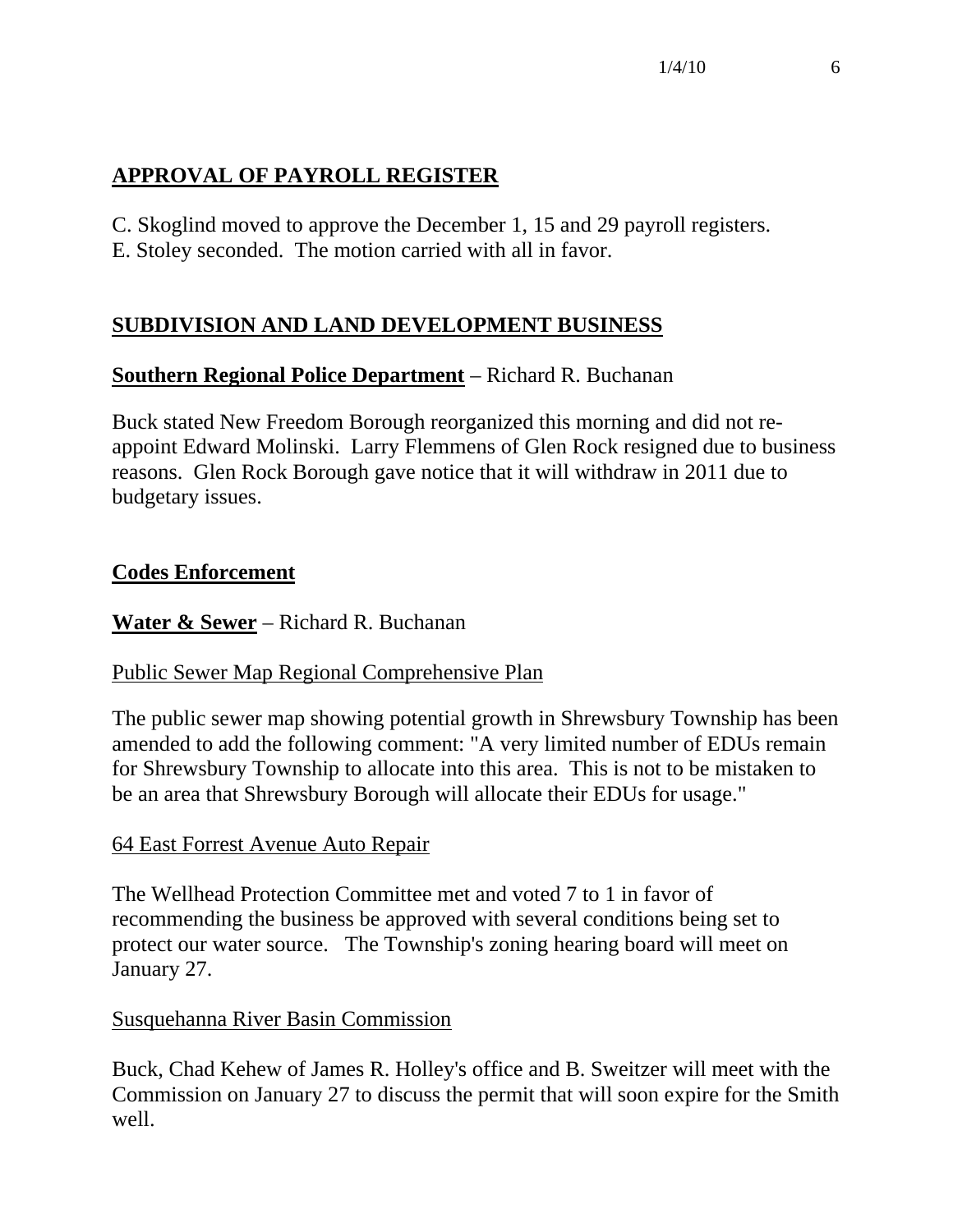### Deer Creek Repair

H & H Contracting repaired the sump pump leak today which will save about 10,000 gallons per day of infiltration.

### Sewer Flows

The 2009 sewer flows were 631,000 gallons per day compared to 2008 flows of 722,000 gallons per day even with significantly more precipitation in 2009.

### Water Rate Increase

It was the consensus of Council that the additional amount of \$126,000.00 be raised this year to make up the budget shortfall and to save for capital improvements. The base rate of \$16.30 will be increased with the gallon threshold being lowered. Another tier may be added and it was decided to keep the same ratio for residential and commercial rates.

### Adopt Wellhead Protection Ordinance #2010-1

E. Stoley moved to adopt Ordinance #2010-1.

R. Buchanan seconded. Roll call vote:

| <b>Buchanan</b> | yes, in favor |
|-----------------|---------------|
| Metz            | yes, in favor |
| Munch           | yes, in favor |
| Skoglind        | yes, in favor |
| Stoley          | yes, in favor |
| Ridgely         | yes, in favor |

### Adopt Geothermal Heating/Cooling System Ordinance #2010-2

R. Buchanan moved to adopt Ordinance #2010-2. C. Munch seconded. Roll call vote:

| <b>Buchanan</b> | yes, in favor |
|-----------------|---------------|
| Metz            | yes, in favor |
| Munch           | yes, in favor |
| Skoglind        | yes, in favor |
| Stoley          | yes, in favor |
| Ridgely         | yes, in favor |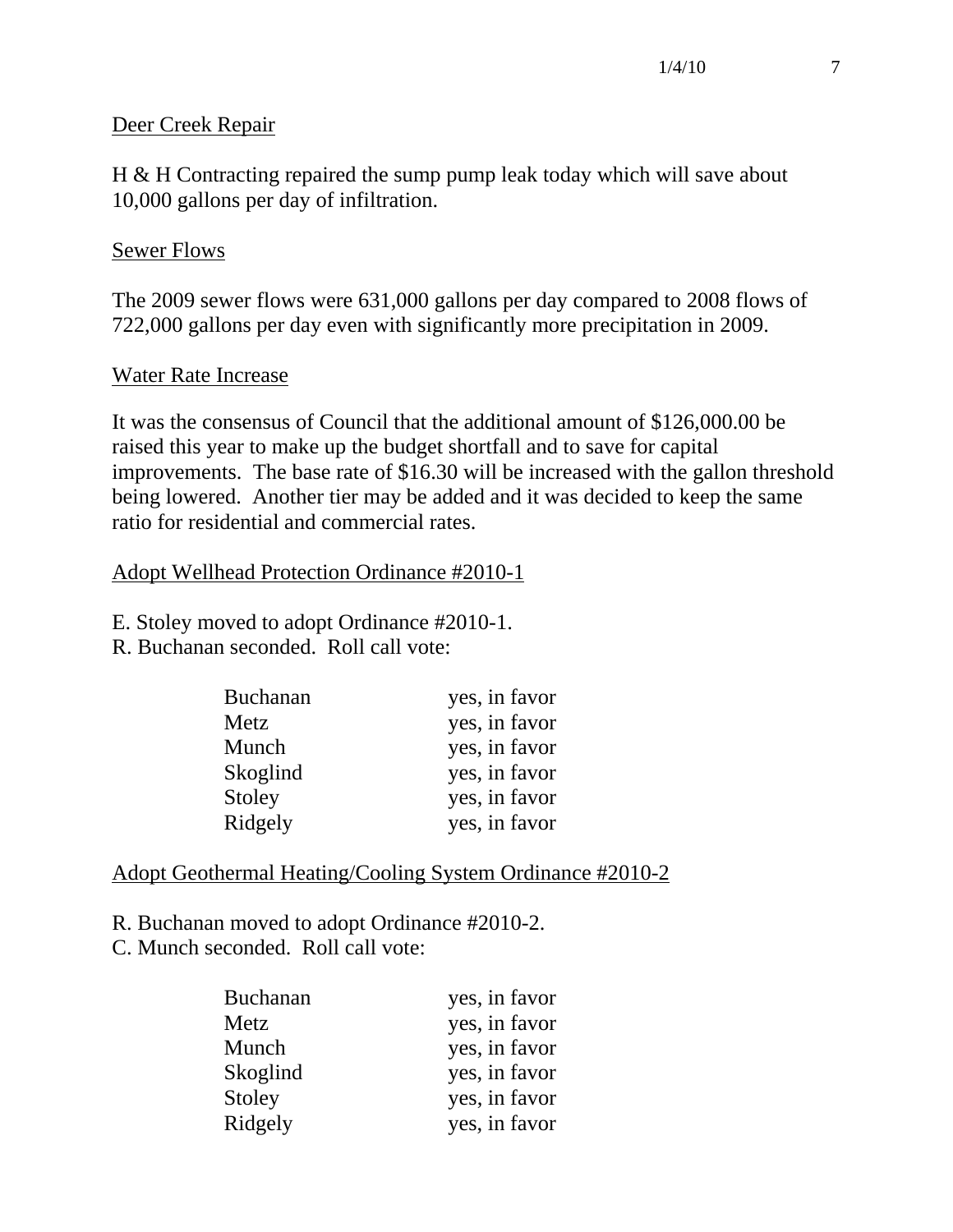# **Public Roads & Lighting** – Eric W. Stoley

### Manhole Covers

Several manholes or pavement areas need to be adjusted to remedy the problem with snowplow damage. Hopewell and Shrewsbury Townships provided lists of problem spots.

# No Parking Traffic Studies

The traffic studies that agree to restrict parking, stopping and standing on Plank Road from North Main Street to the property line of 2 Plank Road and on North Main Street between Northpoint Drive and Plank Road will be placed on hold for three months as it's felt there's not a lot of abuse of the parking in these areas. These areas will continue to be watched and revisited in three months.

# **Public Lands, Buildings and Finance** – Christopher M. Skoglind

# **ENGINEER'S REPORT**

# Water Line Replacement in Southern Farms

Eng. Holley's office will investigate whether slip lining is feasible for the water line work. DEP stated the old piping can be left in the ground. The work would be done in the spring, summer, and fall timeframes as a temporary water line will need to be run above ground for service.

# Potential New Well Sites

Eng. Holley stated he feels five sites may be worth investigating.

# **SOLICITOR'S REPORT**

# Annual Renewal of Use Certificates

The draft ordinance was presented that incorporated Mike Lee's comments. Permission was given for Sol. Rehmeyer to forward the ordinance to the York County Planning Commission. The Borough does not want to put an undue financial hardship on commercial/industrial businesses.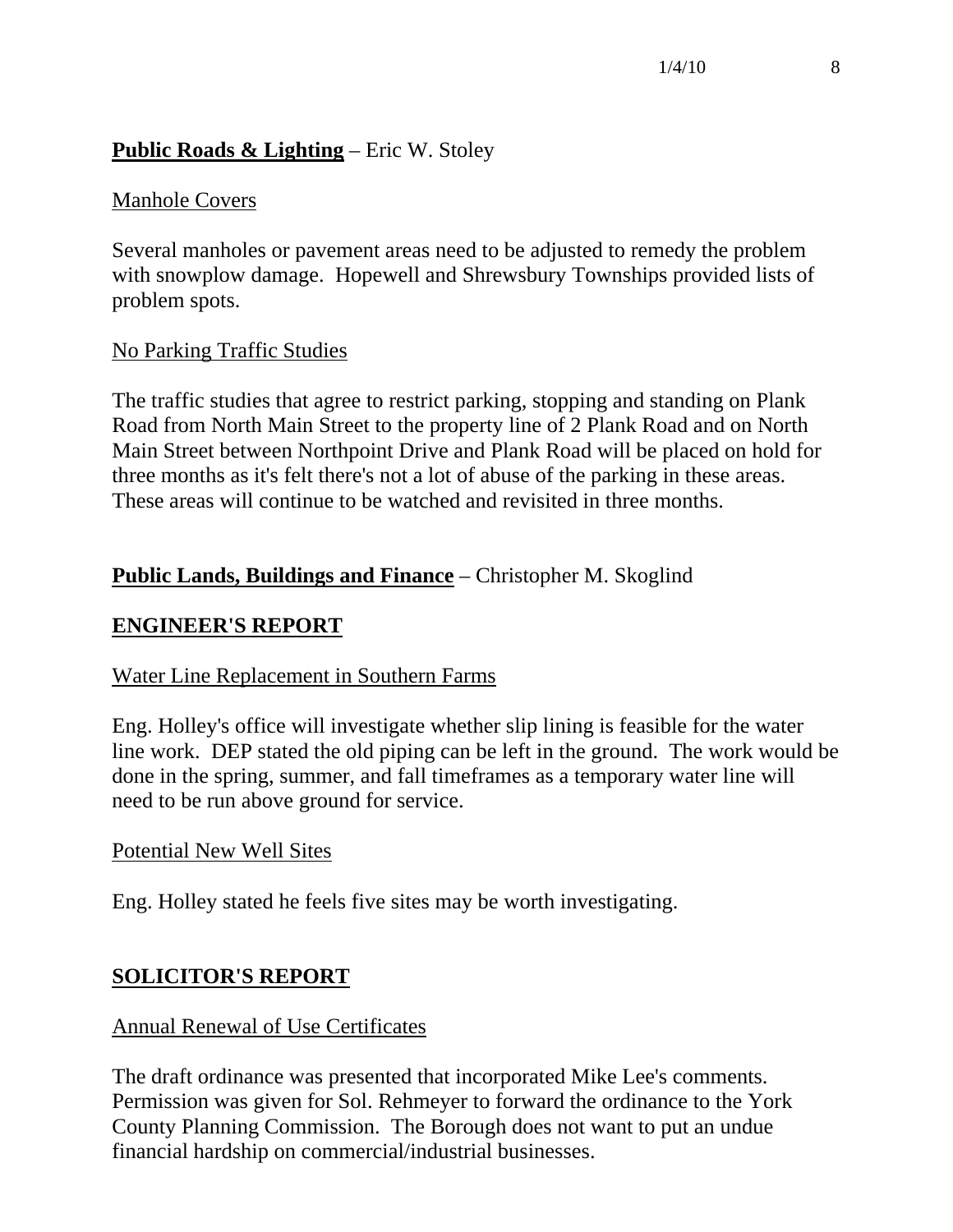### 21 South Hill Street

York Traditions Bank now owns this property and may approach Council as to how the property can be used since the non-conforming use ceased.

# **Executive Session**

An executive session was called at 9:17 p.m. to discuss pending litigation and the Council seat vacancy.

The meeting was reconvened at 9:37 p.m.

# **Public Safety, Welfare and Personnel** – Thomas D. Metz

# Sidewalks

There is no grant money available for the sidewalk repairs/replacement, especially since Phase I did not qualify due to income.

A letter will be sent to the worst offenders letting them know of the potential liability and to ask what their plans are to repair their sidewalk.

# **Secretary's Report** – Cindy L. Bosley

# Reprinting of Zoning Ordinance

A price will be obtained for reprinting of the Zoning Ordinances because there are so many amendments.

# **York Adams Tax Bureau** – Thomas D. Metz

# **Subdivision, Land Development and Zoning** – Eric W. Stoley

# **Planning Commission/Regional Planning Commission** – Eric W. Stoley

# Final Draft Regional Comprehensive Plan

E. Stoley resolved to adopt the final draft of the Regional Comprehensive Plan including the Addendum and amended public water map, public sewer map, growth areas and future land use map.

T. Metz seconded. The resolution carried with all in favor.